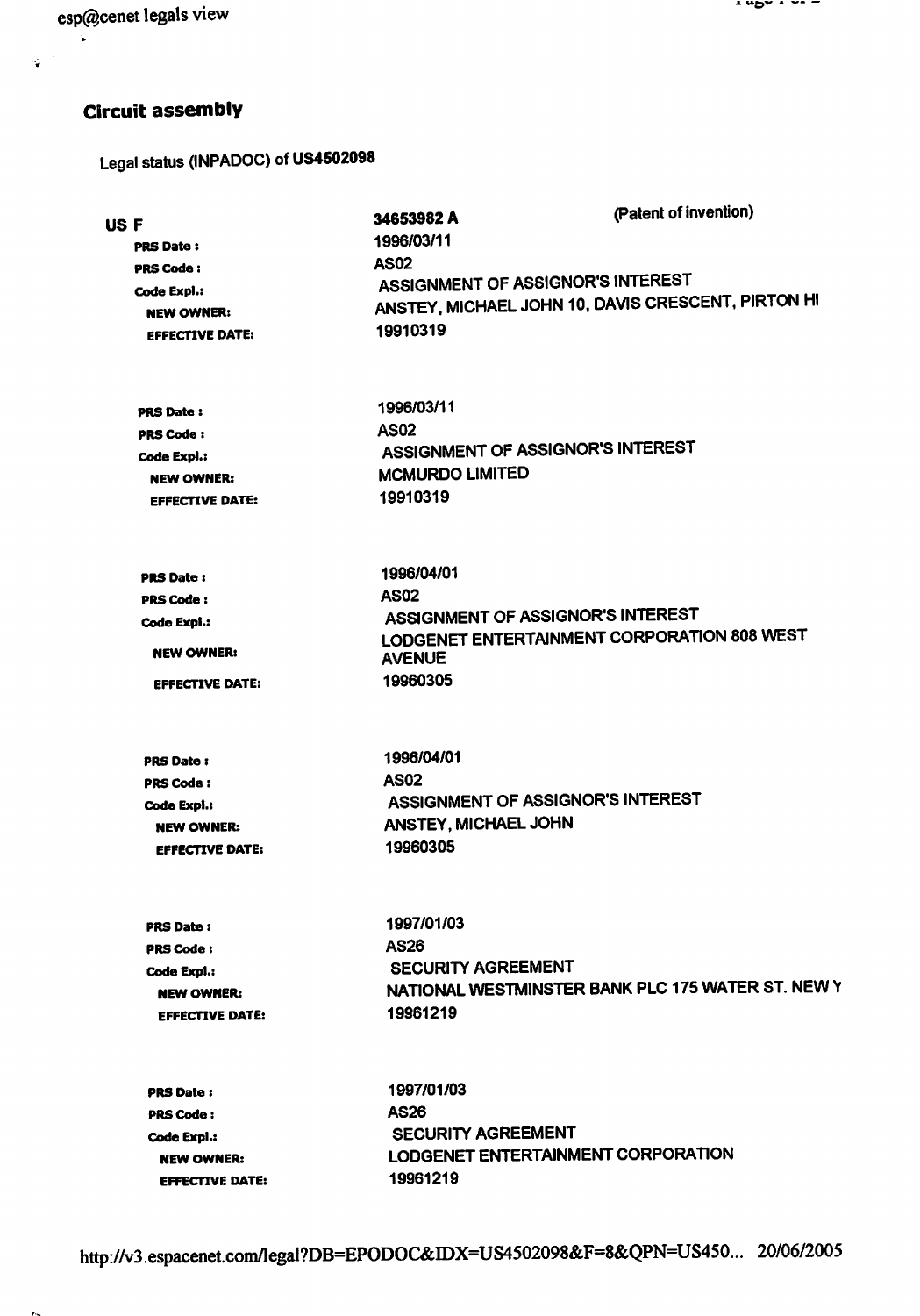$\hat{\mathbf{z}}$ 

 $\sigma_{\rm d}^{\rm eff}$ 

| <b>PRS Date:</b><br><b>PRS Code:</b><br>Code Expl.:<br><b>NEW OWNER:</b><br><b>EFFECTIVE DATE:</b> | 1999/03/30<br>AS06<br><b>SECURITY INTEREST</b><br>NATIONAL WESTMINSTER BANK PLC 65 EAST 55TH STREET<br>19990225                                       |  |
|----------------------------------------------------------------------------------------------------|-------------------------------------------------------------------------------------------------------------------------------------------------------|--|
| <b>PRS Date:</b><br><b>PRS Code:</b>                                                               | 1999/03/30<br><b>AS06</b><br><b>SECURITY INTEREST</b>                                                                                                 |  |
| Code Expl.:<br><b>NEW OWNER:</b><br><b>EFFECTIVE DATE:</b>                                         | LODGENET ENTERTAINMENT CORPORATION<br>19990225                                                                                                        |  |
| <b>PRS Date:</b>                                                                                   | 2001/09/10                                                                                                                                            |  |
| <b>PRS Code:</b>                                                                                   | AS                                                                                                                                                    |  |
| Code Expl.:                                                                                        | <b>ASSIGNMENT</b>                                                                                                                                     |  |
| <b>NEW OWNER:</b>                                                                                  | NATIONAL WESTMINSTER BANK PLC, AS ADMINISTRATIVE /                                                                                                    |  |
| <b>EFFECTIVE DATE:</b>                                                                             | 20010829                                                                                                                                              |  |
| <b>FURTHER INFORMATION:</b>                                                                        | <b>TERMINATION PATENT SECURITY</b><br>INTEREST;ASSIGNOR:LODGENET ENTERTAINMENT<br><b>CORPORATION, A DELAWARE</b><br>CORP.;REEL/FRAME:012166/0026      |  |
| <b>PRS Date:</b>                                                                                   | 2001/09/10                                                                                                                                            |  |
| <b>PRS Code:</b>                                                                                   | AS                                                                                                                                                    |  |
| Code Expl.:                                                                                        | <b>ASSIGNMENT</b>                                                                                                                                     |  |
| <b>NEW OWNER:</b>                                                                                  | CANADIAN IMPERIAL BANK OF COMMERCE, AS ADMINISTRA                                                                                                     |  |
| <b>EFFECTIVE DATE:</b>                                                                             | 20010829                                                                                                                                              |  |
| <b>FURTHER INFORMATION:</b>                                                                        | <b>GRANT OF PATENT SECURITY</b><br>INTEREST: ASSIGNOR: LODGENET ENTERTAINMENT<br><b>CORPORATION, A DELAWARE</b><br>CORPORATION:REEL/FRAME:012166/0055 |  |